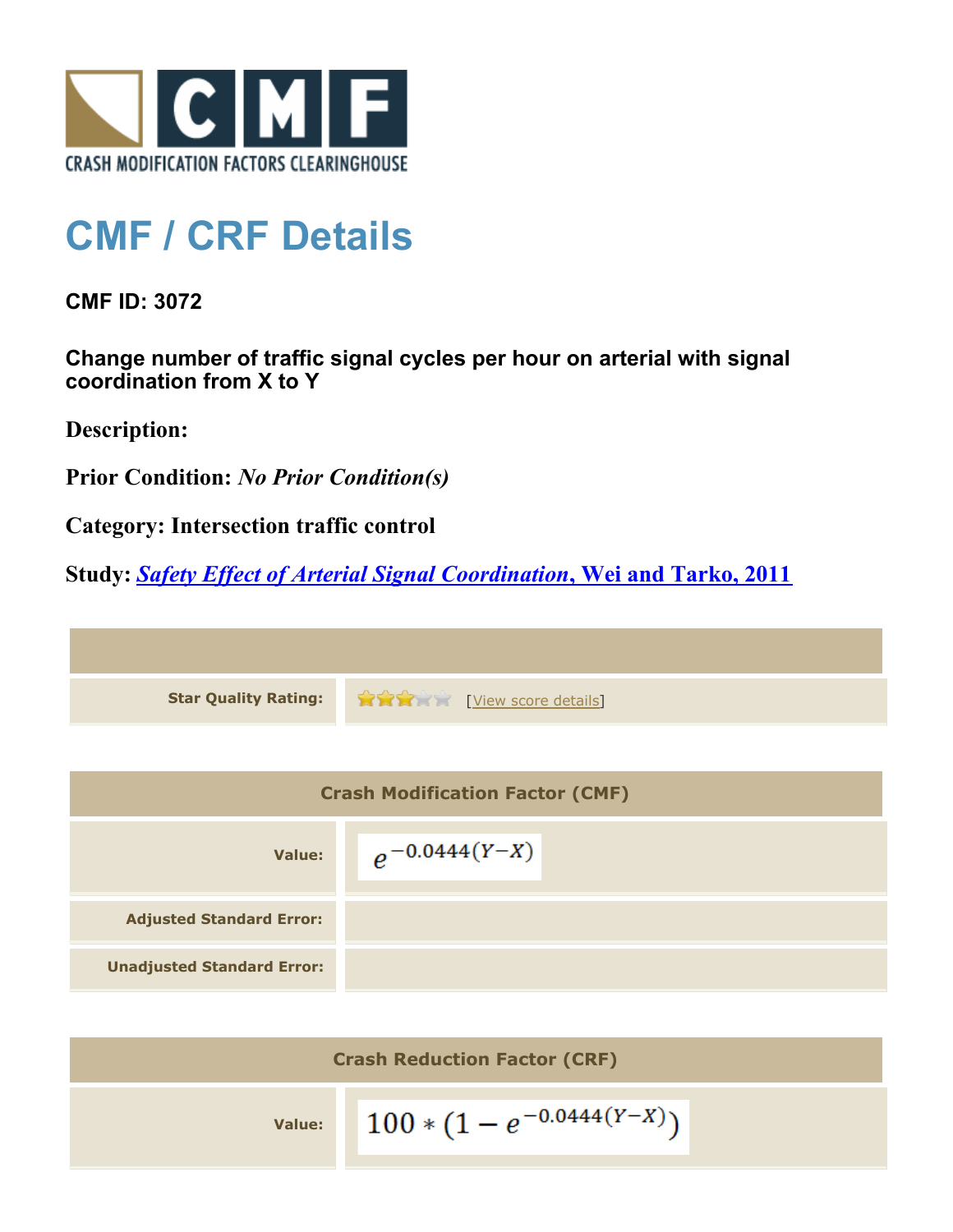**Adjusted Standard Error:**

**Unadjusted Standard Error:**

| <b>Applicability</b>                    |                                           |
|-----------------------------------------|-------------------------------------------|
| <b>Crash Type:</b>                      | Rear end                                  |
| <b>Crash Severity:</b>                  | All                                       |
| <b>Roadway Types:</b>                   | All                                       |
| <b>Number of Lanes:</b>                 | $1$ to $3$                                |
| <b>Road Division Type:</b>              |                                           |
| <b>Speed Limit:</b>                     | 30-50 mph                                 |
| <b>Area Type:</b>                       | Urban and suburban                        |
| <b>Traffic Volume:</b>                  |                                           |
| <b>Time of Day:</b>                     | All                                       |
| If countermeasure is intersection-based |                                           |
| <b>Intersection Type:</b>               | Roadway/roadway (not interchange related) |
| <b>Intersection Geometry:</b>           |                                           |
| <b>Traffic Control:</b>                 | Signalized                                |
| <b>Major Road Traffic Volume:</b>       |                                           |
| <b>Minor Road Traffic Volume:</b>       |                                           |

| <b>Development Details</b> |              |
|----------------------------|--------------|
| Date Range of Data Used:   | 2003 to 2006 |
| <b>Municipality:</b>       |              |